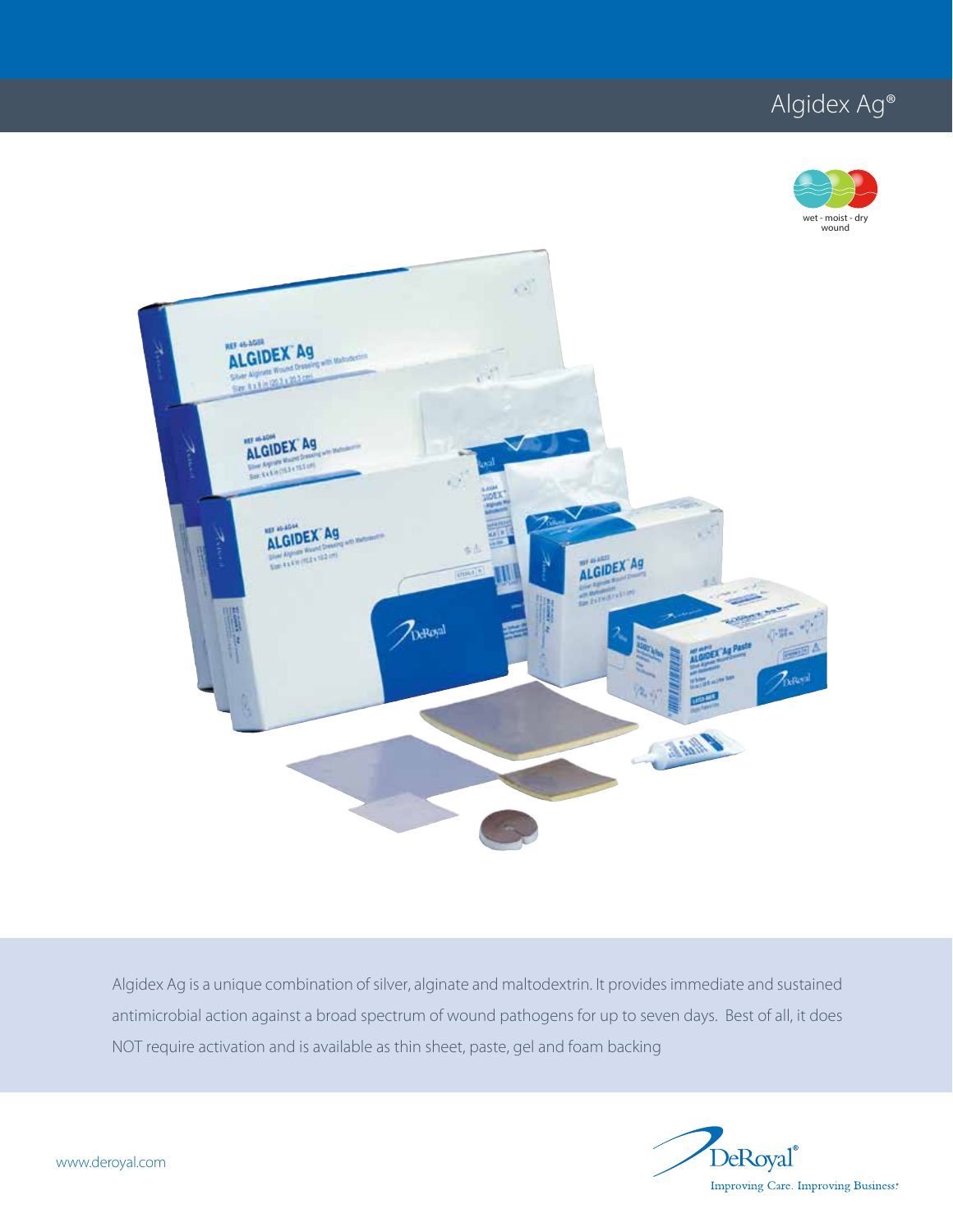

# **ALGIDEX AG®** silver alginate wound dressings

#### **antimicrobial analysis**

Algidex Ag is a technologically advanced wound dressing that has been uniquely formulated with a combination of ionic silver, alginate and maltodextrin to provide immediate and sustained antimicrobial activity against a broad spectrum of wound pathogens without inducing bacterial resistance. Algidex Ag has been clinically documented to provide excellent exudate management with a longer wear-time and fewer dressing changes. The silver in Algidex Ag is completely and evenly distributed over the wound in the ionic state.

#### **features & benefits**

- Provides immediate and sustained antimicrobial activity against a broad spectrum of wound pathogens including methicillinresistant Staphylococcus aureus (MRSA), Staphylococcus aureus, Pseudomonas aeruginosa, E. Coli
- A unique combination of silver, alginate and maltodextrin
- Silver is completely and evenly distributed in the ionic state
- Does NOT require the use of sterile water to activate antimicrobial action
- Antimicrobial activity for up to seven days
- Inhibits bacterial cell division which eliminates the development of resistance
- Designed to create the optimal moist environment vital to promote wound healing
- Easy application and removal
- Will not adhere to wound upon removal
- Non-staining, Non-irritating, latex free

### **clinical case study**

#### **PAST MEDICAL HISTORY**

WF, a 56 year-old female with one year history of diagnosed venous insufficiency with bilateral stasis ulcerations. Co-morbid diagnoses include diabetes, myocardial infarction, congestive heart failure, hypertension, CVA and asthma. Extensive allergic sensitivities to several broad spectrum antibodies. ABI index 0.86.

#### **CLINICAL PRESENTATION ON ADMISSION**

Bilateral stasis ulceration with stasis dermatitis with left lower extremity ulceration measuring 6.0cm x 3.0cm x 0.3cm with 100% granulation tissue and moderate drainage. Previous treatment using absorbent dressing and DeWrap Multi-Layered Compression.

## *10/01/03*

At time of presentation, decision was made to apply Algidex Ag to ulcerations on left extremity with continued use of DeWrap Multi-Layered Compression.



# *10/15/03*

After two weeks of Algidex Ag, the wound measures 4.0cm x 3.0cm x 0.2cm with continued moderate drainage. No signs of infection. Peri-wound skin integrity greatly improved.



# *10/29/03*

Wound measures 1.5cm x 1.8cm x 0.1cm with mild drainage. The peri-wound skin is intact, healthy and well hydrated.

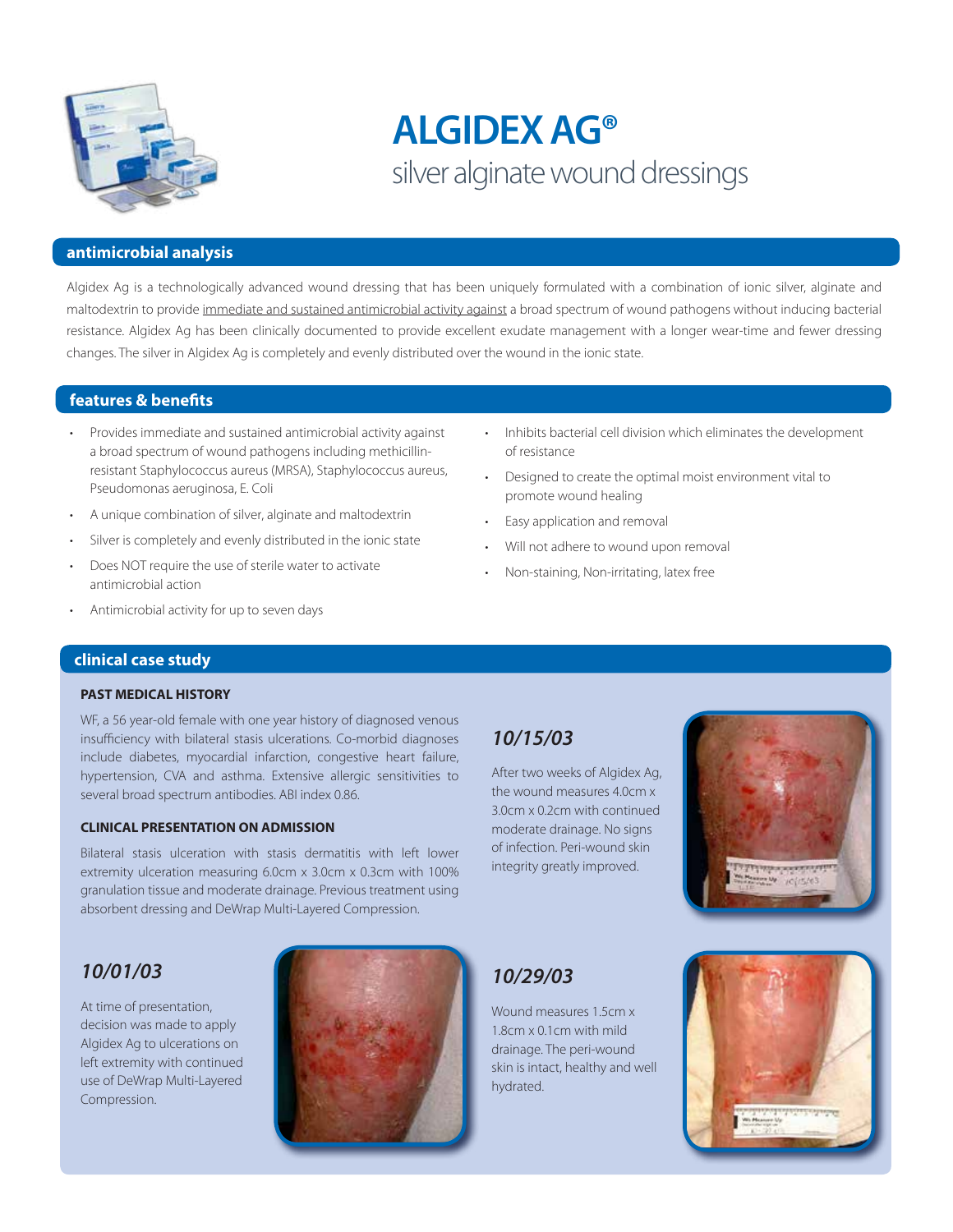

# **ALGIDEX AG® GEL & PASTE**

fluid based silver alginate

- Creates the optimal moist wound environment important to healing
- Ionic silver contacts wound pathogens
- Does NOT require activation or the use of sterile distilled water
- Great for deep or large surface wounds
- Available as a gel or paste



# **ALGIDEX AG® THIN SHEET**

large surface wound dressing

- Creates the optimal moist wound environment important to healing
	- Ionic silver contacts wound pathogens
	- Does NOT require activation or the use of sterile distilled water
	- Longer wear-time for fewer dressing changes, resulting in cost savings
	- Will not adhere to wound upon removal

| Product#   | <b>Size</b>      | Qty/Bx  | Qty/Cs | <b>HCPC</b> |
|------------|------------------|---------|--------|-------------|
| $46 - P10$ | 10 cc Tube Paste | 10      | 30     | A6261       |
| $46 - 610$ | $1$ oz. Gel      | $3$ /pk | 30     | A6248       |

Venous ulcers Pressure ulcers Dermal injuries Second degree burns Donor sites Diabetic ulcers Superficial wounds Lacerations, cuts, and abrasions

| Product#            | <b>Size</b>                 | Qty/Bx | Qty/Cs | <b>HCPC</b> |
|---------------------|-----------------------------|--------|--------|-------------|
| 46-TF <sub>22</sub> | $2'' \times 2''$ Thin Sheet | 5      | 50     | A6196       |
| 46-TF44             | $4'' \times 4''$ Thin Sheet | 5      | 50     | A6196       |
| 46-TF48             | 4" x 8" Thin Sheet          | 5      | 50     | A6197       |
| 46-TF66             | $6'' \times 6''$ Thin Sheet | 5      | 25     | A6197       |
| 46-TF88             | 8" x 8" Thin Sheet          | 5      | 25     | A6198       |
| 46-TF816            | 8" x 16" Thin Sheet         | 5      | 25     | A6198       |
| 46-TF16             | 16"x 16" Thin Sheet         | 5      | 25     | A6198       |

#### **indications: indications:**

Venous ulcers Pressure ulcers Dermal injuries Second degree burns

Donor sites Diabetic ulcers Superficial wounds Lacerations, cuts, and abrasions

# 122420000



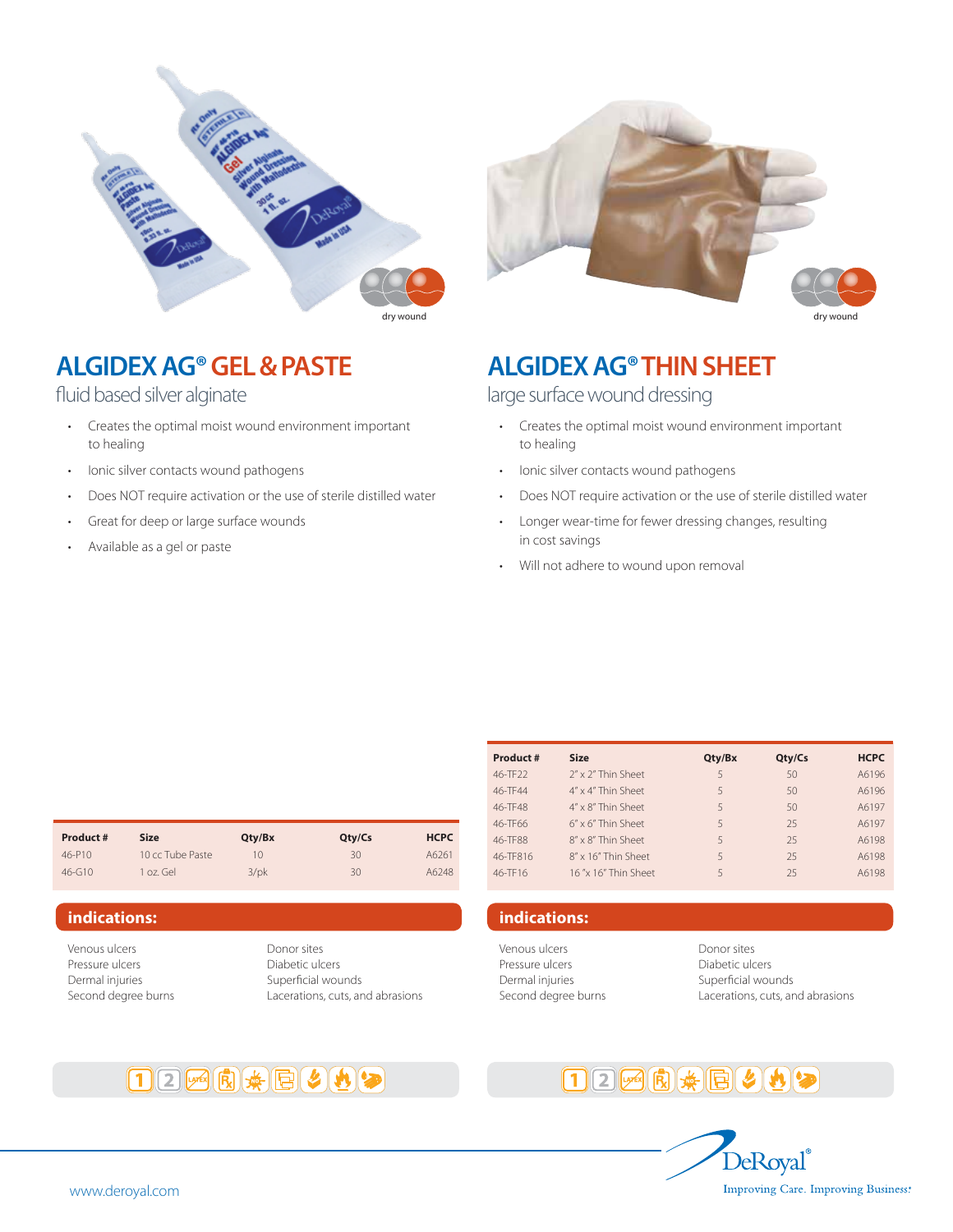





# **ALGIDEX AG® HYDROGEL GAUZE**

high powered autolytic debridement

- Facilitates autolytic debridement
- Ionic silver contacts wound pathogens
- Specially woven gauze will not unravel, lint, or fray
- Helps to decrease wound odor
- Absorbs wound exudate



# **ALGIDEX AG® PRE-CUT TRACH**

tracheostomy dressing

- Creates the optimal moist wound environment important to healing
	- Ideal dressing for tracheostomy and other intubation/cannula sites
	- Pre-cut for easy application and removal
	- Does NOT require activation or the use of sterile distilled water
	- Longer wear-time for fewer dressing changes, resulting in cost savings
	- Will not adhere to wound upon removal

| Product# | <b>Size</b>    | Qty/Cs  | <b>HCPC</b> |
|----------|----------------|---------|-------------|
| 46-GZ22  | $2" \times 2"$ | $100 -$ | A6231       |
| 46-G744  | $4" \times 4"$ | $100 -$ | A6231       |

### **indications:**

Minor burns Skin grafts Skin donor sites Dermal ulcers

Diabetic ulcers Abdominal wounds Superficial wounds Lacerations, cuts, and abrasions

| <b>Product #</b> | <b>Size</b>                    | Qtv/Bx        | Qty/Cs | <b>HCPC</b> |
|------------------|--------------------------------|---------------|--------|-------------|
| $46 - TD22$      | 2" x 2" Pre-Cut Trach Dressing | $\mathcal{L}$ | 50     | A6209       |
| 46-TD44          | 4" x 4" Pre-Cut Trach Dressing | 5             | 50     | A6209       |

**indications:**

Venous ulcers Pressure ulcers Dermal injuries Second degree burns Donor sites Diabetic ulcers Superficial wounds Lacerations, cuts, and abrasions





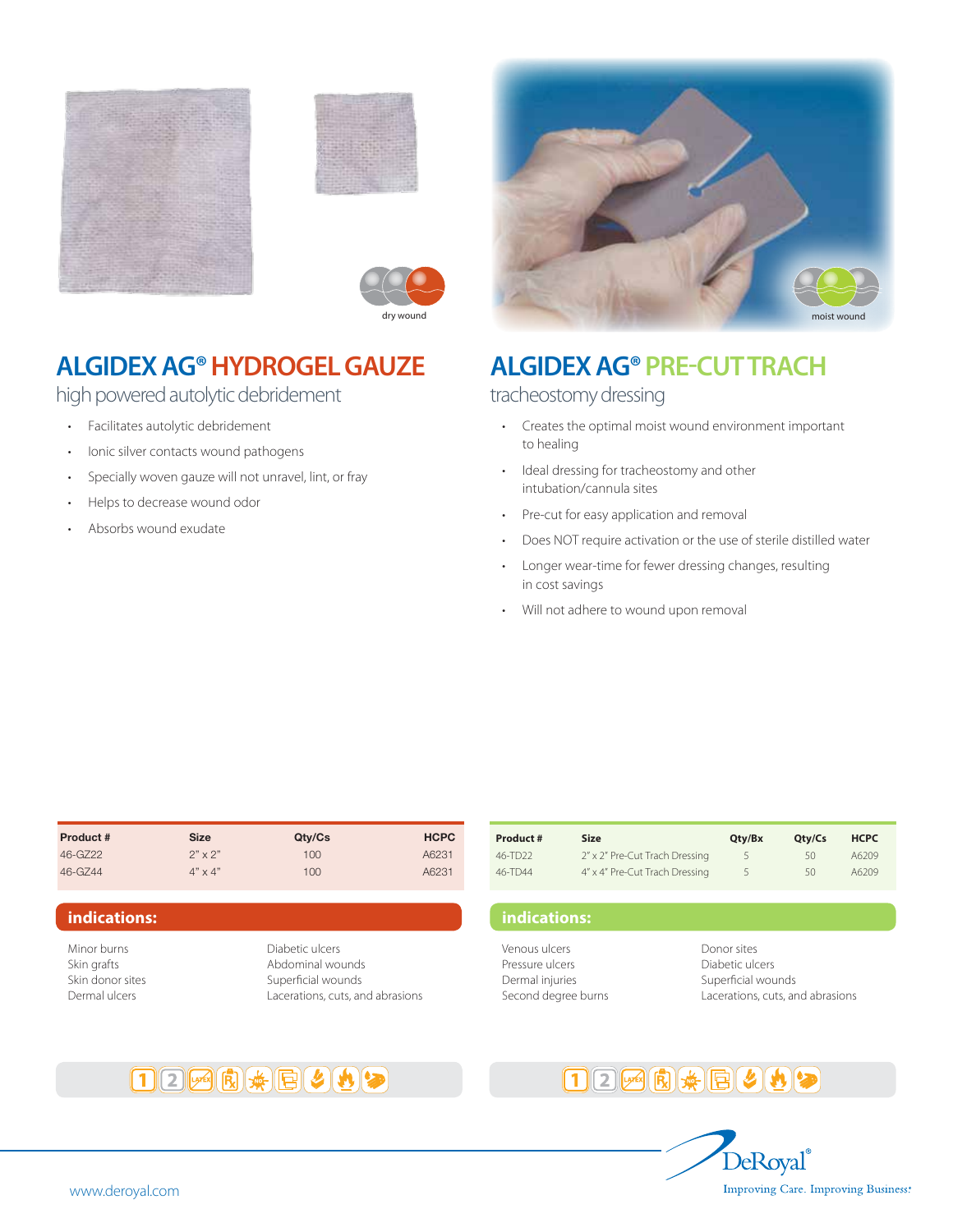

# **ALGIDEX AG® FOAM**

silver alginate foam dressing

- Creates the optimal moist wound environment important to healing
- Thick, soft construction that is extremely conformable and comfortable
- Ideal for patients with sensitive or fragile skin
- Helps to reduce the risk of peri-wound maceration
- Does NOT require activation or the use of sterile distilled water
- Longer wear-time for fewer dressing changes, resulting in cost savings
- Will not adhere to wound upon removal



# **ALGIDEX AG® MOIST GAUZE**

# deep or tunneling wound dressing

- Provides immediate and sustained antimicrobial barrier against a broad spectrum of pathogens
- Ideal dressing for deep or tunneling wounds
- Convenient reclosable bottle
- Does NOT require activation or the use of sterile distilled water
- Absorbs wound exudate
- Helps to decrease wound odor
- Specially woven gauze will not unravel, lint, or fray

| Product#          | <b>Size</b>                | Qty/Bx | Qty/Cs | <b>HCPC</b> |
|-------------------|----------------------------|--------|--------|-------------|
| $46 - A(7)$       | 2" x 2" Foam Back          | 5      | 50     | A6209       |
| $46 - A$ $6 - 44$ | 4" x 4" Foam Back          | 5      | 50     | A6209       |
| $46 - AG45$       | 4" x 5" Foam Back          | 5      | 50     | A6210       |
| $46 - A066$       | $6'' \times 6''$ Foam Back | 5      | 25     | A6210       |
| 46-AG88           | 8" x 8" Foam Back          | 5      | 25     | A6211       |

12213米日302

### **indications:**

Venous ulcers Pressure ulcers Dermal injuries Second degree burns

Donor sites Diabetic ulcers Superficial wounds Lacerations, cuts, and abrasions

| Product #   | <b>Size</b>              | Qty/Cs | <b>HCPC</b> |
|-------------|--------------------------|--------|-------------|
| $46 - PG12$ | $\frac{1}{2}$ " x 5 yds. | 12     | A6407       |
| $46 - PG14$ | $\frac{1}{4}$ x 5 yds.   | 12     | A6407       |

Tunneling wounds Pressure ulcers Venous ulcers

**indications:**

Diabetic ulcers Surgical wounds

# $12F($



#### www.deroyal.com